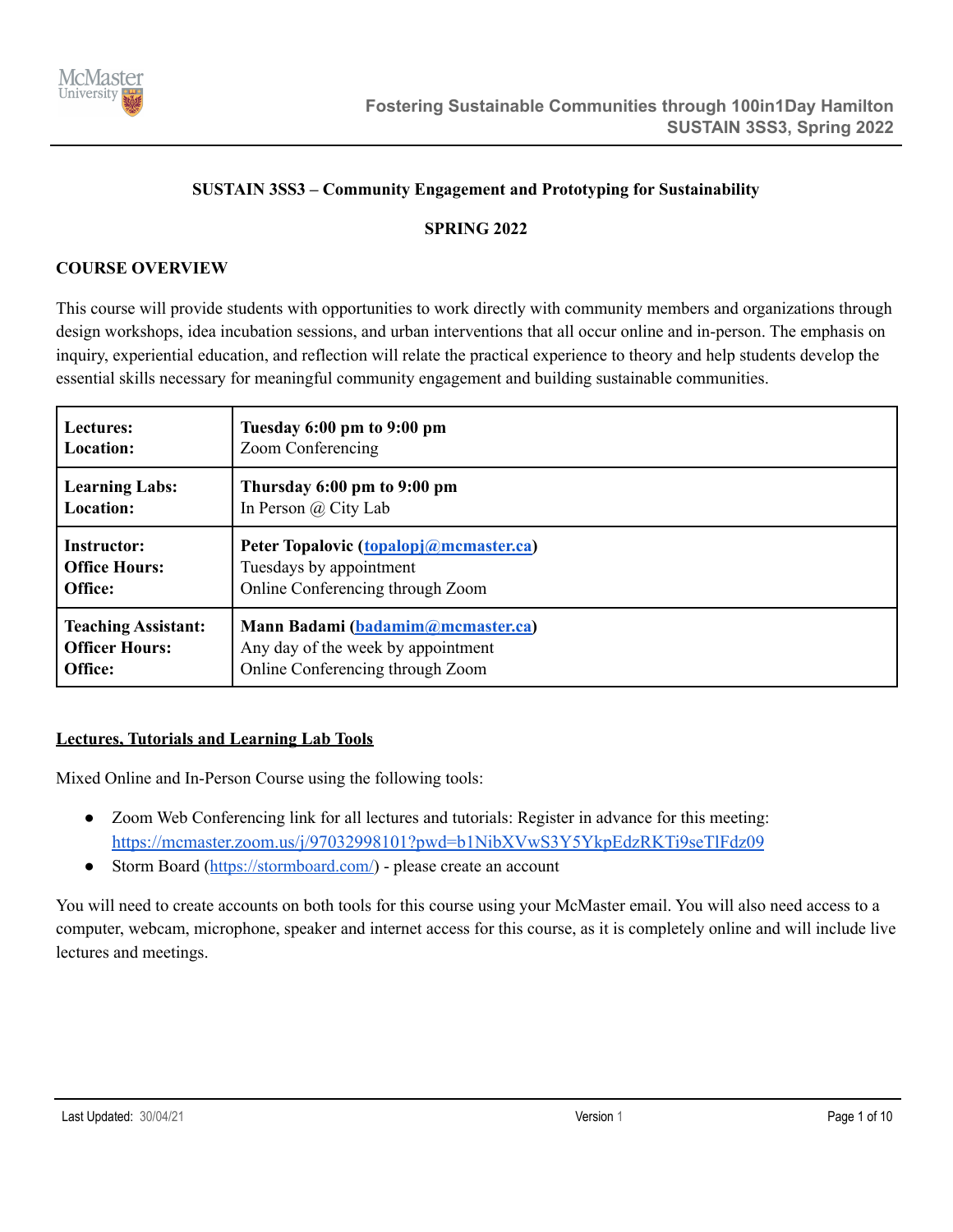

### **COURSE DESCRIPTION**

Students will collaborate with each other, community members and local organizations to develop pilots, prototypes and engagement initiatives that make cities more sustainable and contribute to the UN Sustainable Development Goals. Students will gain knowledge, skills and abilities to support collaborative approaches to making positive, sustainable change within the community through involvement in 100in1Day Hamilton and other initiatives

100 in 1 Day aims to transform communities through engaging and encouraging residents to improve their cities in meaningful ways through urban initiatives and activations, both online and in-person. The course will be conducted online and in-person and the main deliverable of the course is for students to develop community resiliency activations and initiatives that improve and engage the community in this time of great need.

Please review the 100in1 day [Instagram](https://www.instagram.com/100in1dayham/?hl=en) [account](https://twitter.com/100in1dayham?lang=en) and Twitter account which is already cataloging some of the great things Hamiltonians are working on to improve community in this important time.

#### **Structure**

SUSTAIN 3SS3 is made up of readings, lectures, workshops, and learning labs/tutorials

- Readings are provided to give a deeper understanding of the lecture content and can be completed throughout the course. They will be helpful for the completion of the opinion response.
- Lecture time will be used to help guide students through the readings and will make connections to course themes and key ideas by exploring case studies and current events.
- Workshops will be held regularly online as a way to enhance learning and skill development through experience and practical application of course content.
- Ideas and engagement techniques from the class will be used to enhance community initiatives and/or assist the community in meeting their challenges
- Students will engage with the community, listen to their challenges and ideas, learning from them, and then contributing to community change through collaboration in online environments
- Tutorial time will be used to support student understanding and the practical application of course material from lectures and readings. Tutorial time will also be used to offer guidance and support for class assignments.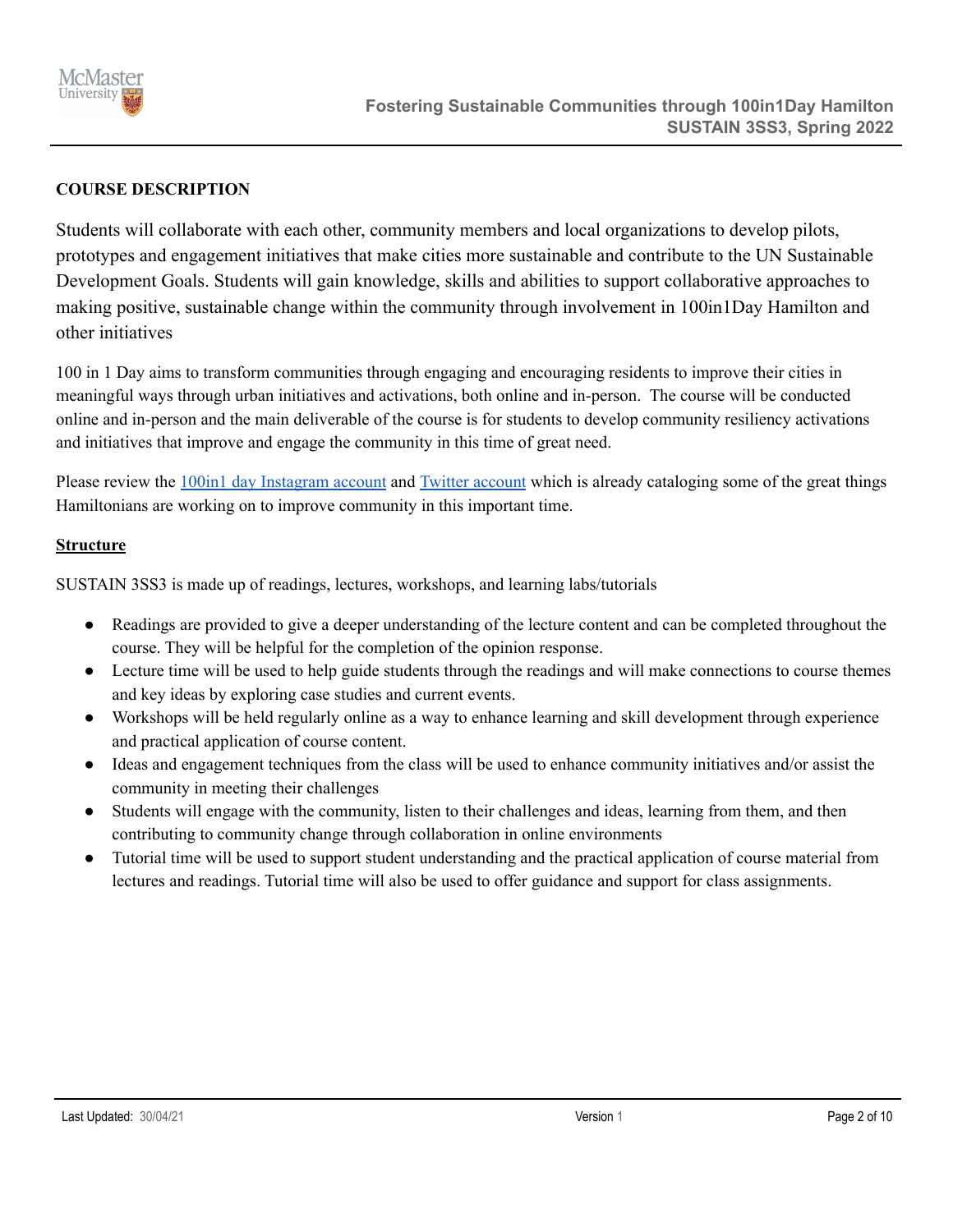

# **Learning Objectives**

By the end of the course, students will be able to:

- Understand the meanings underlying the sustainability, behaviour change, and community engagement theories presented through forming opinions on the course content (Evaluation: Opinion Response and Lecture discussions)
- Retrieve relevant knowledge on general themes and major points from course content (Evaluation: Urban Intervention and Community Workshop project)
- Integrate knowledge from course content into personal experience through planning and implementing an urban intervention in the community (Evaluation: Urban Intervention project and Reflection)
- Apply course concepts and theories to create solutions that improve the sustainability of cities, effective public engagement, and civic incubation (Evaluation: Urban Intervention and Community Engagement assignment).
- Create meaning by generating connections between academic theory and action through reflection (Evaluation: Reflection as part of the Urban Intervention project)

### **Assignment and Reading Critique Submission Guidelines**

All assignments and reading summaries should be submitted in Word doc. format via Avenue to Learn. See assignment-specific criteria for instructions. Late assignments will be penalized 15% each day, including Saturday and Sunday, starting at 12:01 am the following day. A maximum of three days will be permitted for late assignments, after which the assignment will receive a grade of zero, unless specific arrangements have been made with the TA. Any arrangements for late submission must be made at least 24-hours before the assignment is due. In the case of extenuating circumstances, please contact and discuss with the TA or the Course Instructor.

### **MSAF Policy and Missed Classes**

All MSAF's received by the professor will automatically extend the submission deadline by three calendar days. No other arrangements need to be made. Please ensure the instructor and your marking TA are included on the MSAF form to ensure it is properly recorded. MSAFs are not required for course participation; instead, a student may miss 1 Lecture and 1 Tutorial/Learning Lab without penalty, by notifying your tutorial TA. Missed workshops can be made up by submitting a bonus assignment. If a workshop is missed, the mark of the bonus assignment will go towards your missed workshop.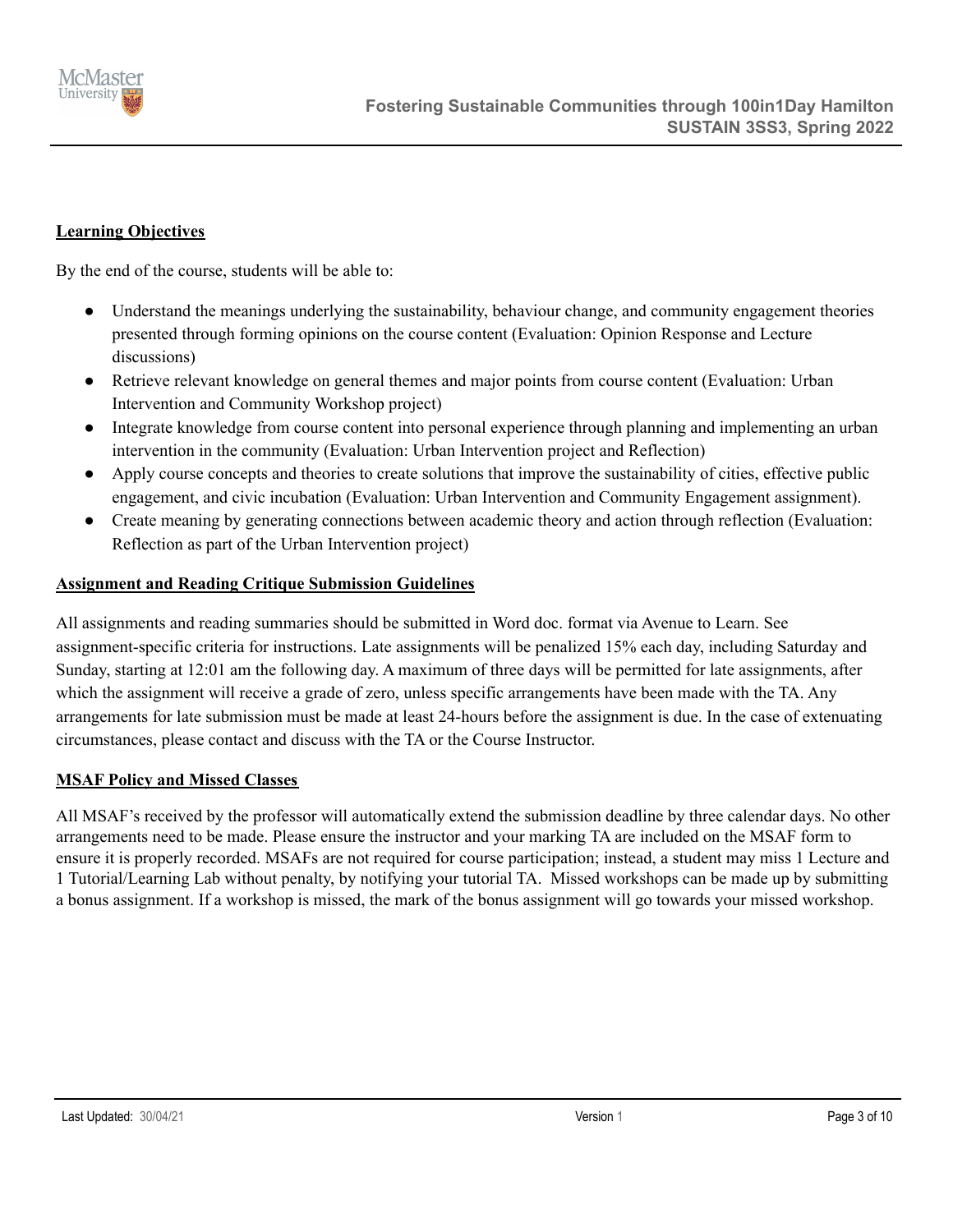

### **Required Readings**

There is no textbook or course pack for this class. Consistent with the goals of the Sustainable Future Program, all readings can be found on Avenue to Learn.

### **Group Work**

Throughout the course, students will be provided with a variety of opportunities for interdisciplinary discussion and group work. All group members will receive the same mark for group assignments. Part of this course is to provide students with the opportunity to develop their teamwork skills. If and when challenges arise, utilize the opportunity to employ strategies to better the group dynamics going forward. You are encouraged to seek support from the Teaching Assistants or Course **Instructor** 

In extreme circumstances, and once group members have attempted to address the situation as a team, they may approach the Course Instructor to proceed with further action. In such an instance, the group will be requested to submit documentation of the problem(s). After an initial warning, and if no significant improvement is made, the Course Instructor reserves the right to adjust any individual's assignment mark up to 50% of the group grade.

All group work submissions must indicate which group member contributed to which part of the assignment and/or include a pie chart depicting value of contributions put forth by each group member. Please include this throughout the document or at the end of the document (bullet points and/or percentages are sufficient).

### **Important Notes**

*Avenue to Learn:* This course uses Avenue to Learn to post assignments, rubrics, readings, and other notices. It is important to visit Avenue to Learn regularly to be kept informed of any new information. Most course assignments will be submitted via Avenue to Learn. Go to the website (http://avenue.mcmaster.ca/) to find out how to log-on to the course's home page.

| <b>Details</b>                                    | Location                                                       |
|---------------------------------------------------|----------------------------------------------------------------|
| Important updates, information about assignments, | Avenue to Learn - News                                         |
| tutorials, and projects *Please check daily*      |                                                                |
| Course Outline and Course Calendar                | Avenue to Learn > Content > Course Outline                     |
| Class Material                                    | Avenue to Learn $>$ Content $>$ Lecture Slides                 |
|                                                   | Avenue to Learn > Content > Workshop Slides                    |
| <b>Assignment Guides</b>                          | Avenue to Learn > Content > Resources for Project              |
| <b>Assignment Rubrics</b>                         | Avenue to Learn $>$ Content $>$ Rubric                         |
| <b>Required Readings</b>                          | Avenue to Learn $>$ Content $>$ Readings                       |
| Interesting Community News and Events:            | Available on via Instagram, Facebook, Twitter, and LinkedIn at |
| Volunteer/job opportunities, events, surveys etc. | "@macsustain"                                                  |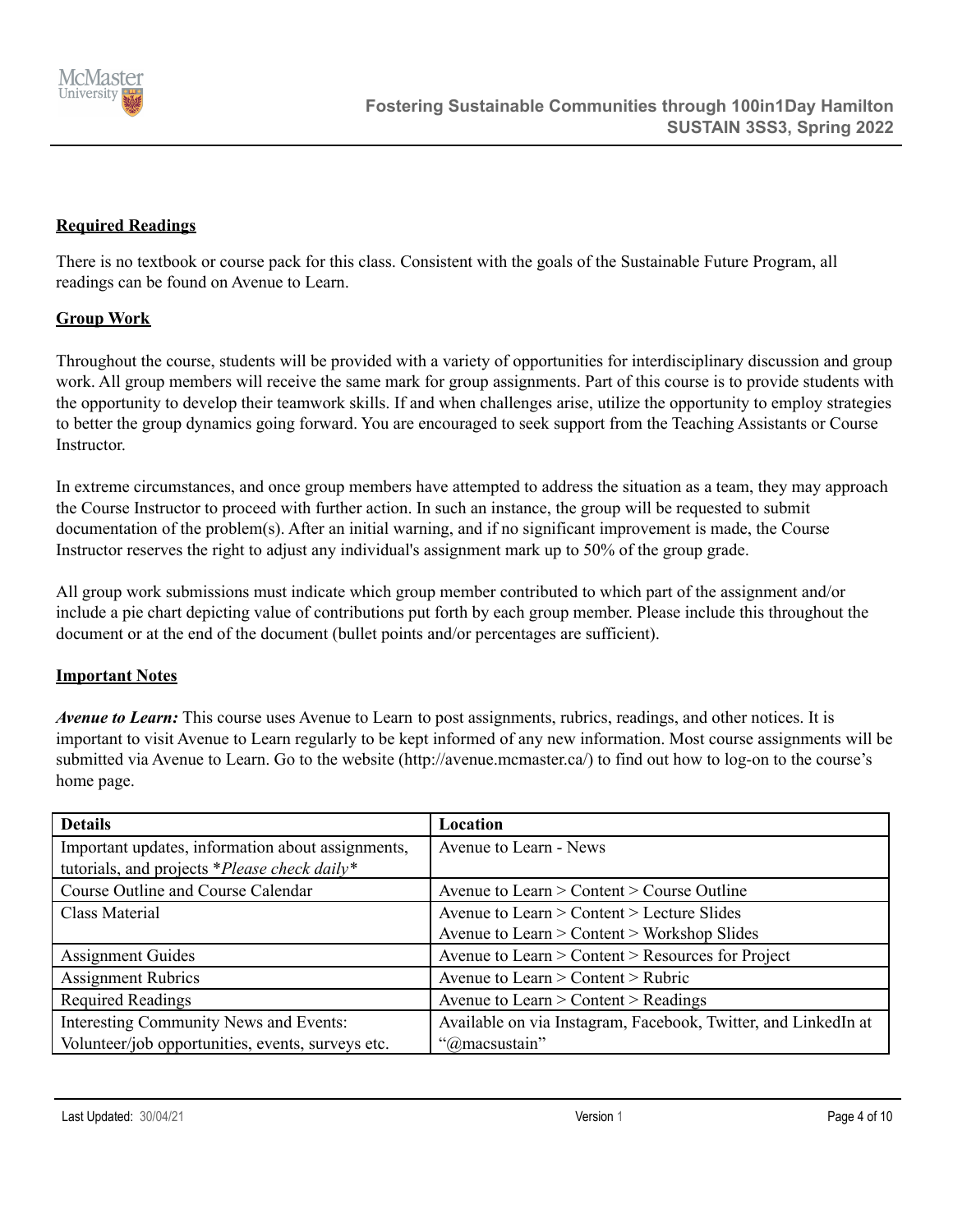

### **COURSE EVALUATION**

Please note that detailed guidelines and marking rubrics for each assignment can be found on Avenue to Learn.

Evaluation Breakdown

- **● Urban Intervention Project: 70%**
	- Project Proposal Draft (7.5%)
	- Project Proposal Final (7.5%)
	- Post-Intervention Presentation (10%)
	- Post-Intervention Infographic (15%)
	- $\circ$  Reflection (20%)
	- Resource and Scale Up Workshop (10%)
	- **● Attendance and Participation: 30%**
		- $\circ$  Lecture Participation (5%)
		- Learning Lab Participation (5%)
		- $\circ$  Challenge others outside the class to participate (2%)
		- Discussion Posts (18%)

### **1. Urban Intervention Project (70% Total)**

In line with the overall goals of the Sustainable Future Program, students will have the opportunity to take part in self-directed and experiential education related to an identified community need (through attendance at an online or in-person community workshop) related to sustainability. In order to achieve these goals, students will run an online urban intervention in the community on 100in1 Day (first Saturday in June) that addresses some aspect of the identified community need that relates to sustainability and building. Examples might include an awareness campaign, community experiential education, supporting the work of community organizations, creating on-line tutorials, or improving community sharing and helping. Students will set measurable goals and prepare a plan for accomplishing them. As part of the urban intervention challenge, students will prepare a project plan, an infographic and presentation of their results, and a personal reflection on their learning. Students will work in groups, but reflection assignments will be handed in as individuals.

### **Part A: Project Plan**  $(15\%) \rightarrow$  **Draft** Copy  $(7.5\%)$  **+** Final Copy  $(7.5\%)$

Students are to prepare a project plan addressing the nine questions below. Please use the subheadings provided to format your plan.

- 1. Project Title: Generate a descriptive and catchy title for your project
- 2. Overview: Describe the context and relevance for your project. This should include the problem, identified need, and connection to sustainability. You should have at least one external source to support your claims, which could include City plans, news reports, neighbourhood action plans, etc. (150 words maximum)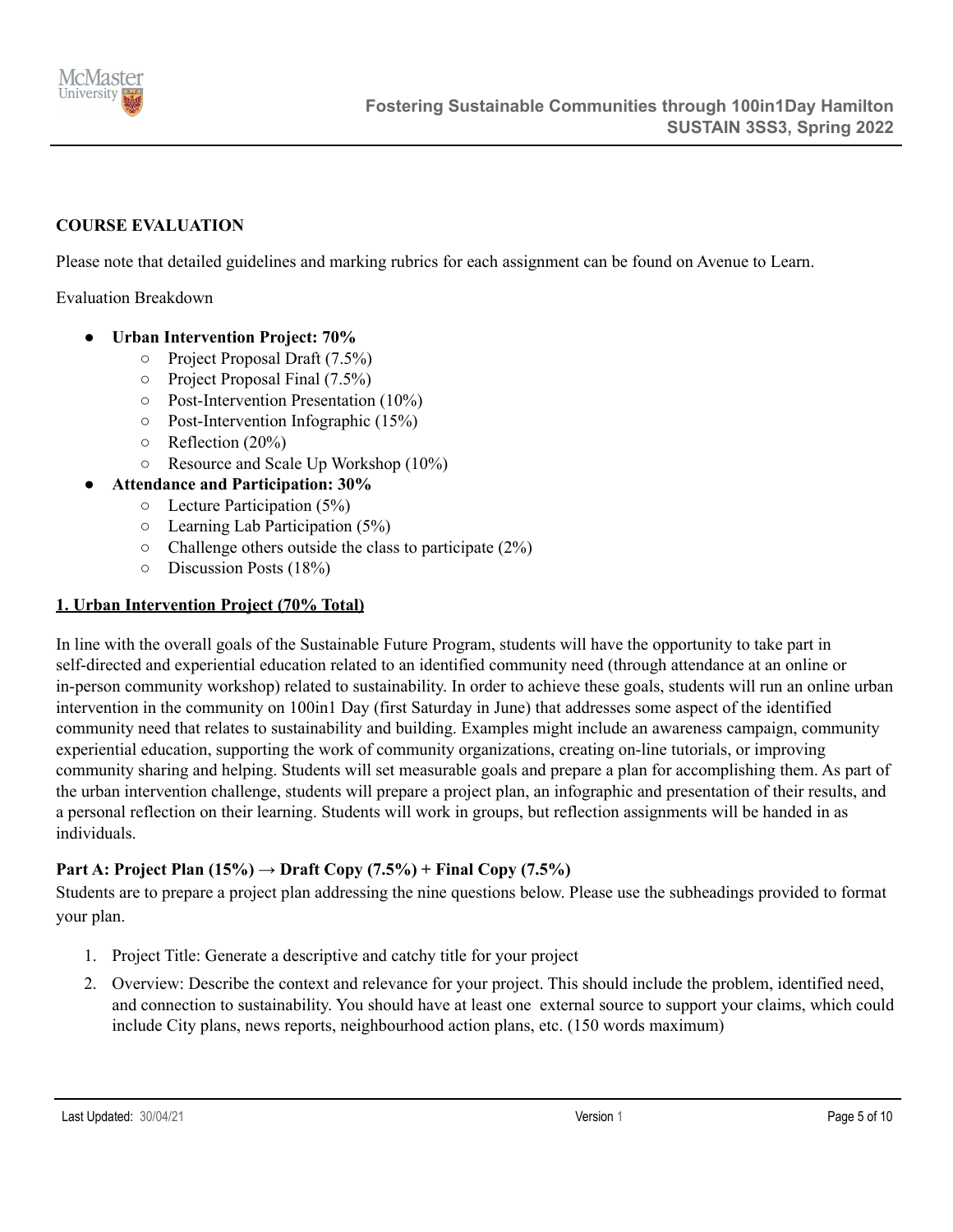

- 3. Goal: In one sentence, outline the one goal of your project, but completing the following sentence, "The goal of my challenge is to…"
- 4. Objectives: In order of operation, and in one sentence each, list 3 objectives that will guide the process to achieve your goal.
- 5. Deliverables: Provide three SMART (Specific, Measurable, Attainable, Relevant, Time-based) goals, one for each objective listed. Please also state how each goal meets each of the five SMART goal components. (Each SMART goal should be approximately 1-3 sentences. No word limit on the description of SMART goal components, but be as concise as possible)
- 6. Measures of Success: Describe your measure of success for each SMART goal. Include a detailed description for how you will track, manage, and measure each goal. These can be in point form. (aim for approximately 1-3 sentences each)
- 7. Project Focus and Scope: Define your focus by outlining what is both in and out of scope. Hint: think through Who, What, Where, When, and How of each phase of your project. (No word limit, but aim for about 200 words)
- 8. Timeline and Schedule: Describe your process for what you will do throughout your project by creating a timeline, a calendar of events, or something else that clearly describes how you will go about your project and what you will do when. Be sure to include all important dates, your smart goals, assignment deadlines, and those of your community and class partners. Include information about intervention set up and tear down times on 100in1 Day on June 1st. (Aim for about 30-50 items)-
- 9. Planning for Success: Consider what you will need to be successful. Describe what you will you do *before* beginning your project and what you will do *during* your project to ensure you are successful. Include any research/consultation you will need to perform, supplies you will need to gather, and/or any support from other groups you will require. Address at least two possible barriers and two possible opportunities you may face and how you will overcome/benefit from them. (Aim for between 500-1000 words)

References: 5 references minimum. Course lecture content, course readings, reports, blogs and media resources can be used. At least 2 references must be from peer-reviewed and academic sources.

*Draft Due: Friday, May 13, 2022 Final Copy Due: Friday, May 20, 2022 Marked By: TA Rubric: See Avenue to Learn*

## **Part B: Reflection Assignment (20%)**

Students are encouraged to utilize their own personal journal to reflect on their experiences and learning throughout the course. Students are then encouraged to pull from these personal reflections to prepare a formal reflection of academic quality. Students are encouraged to reflect on their most significant learning, the challenges they faced, things that worked well, what they could have done differently, and the future of their project. Each student will prepare their reflection papers, considering the following: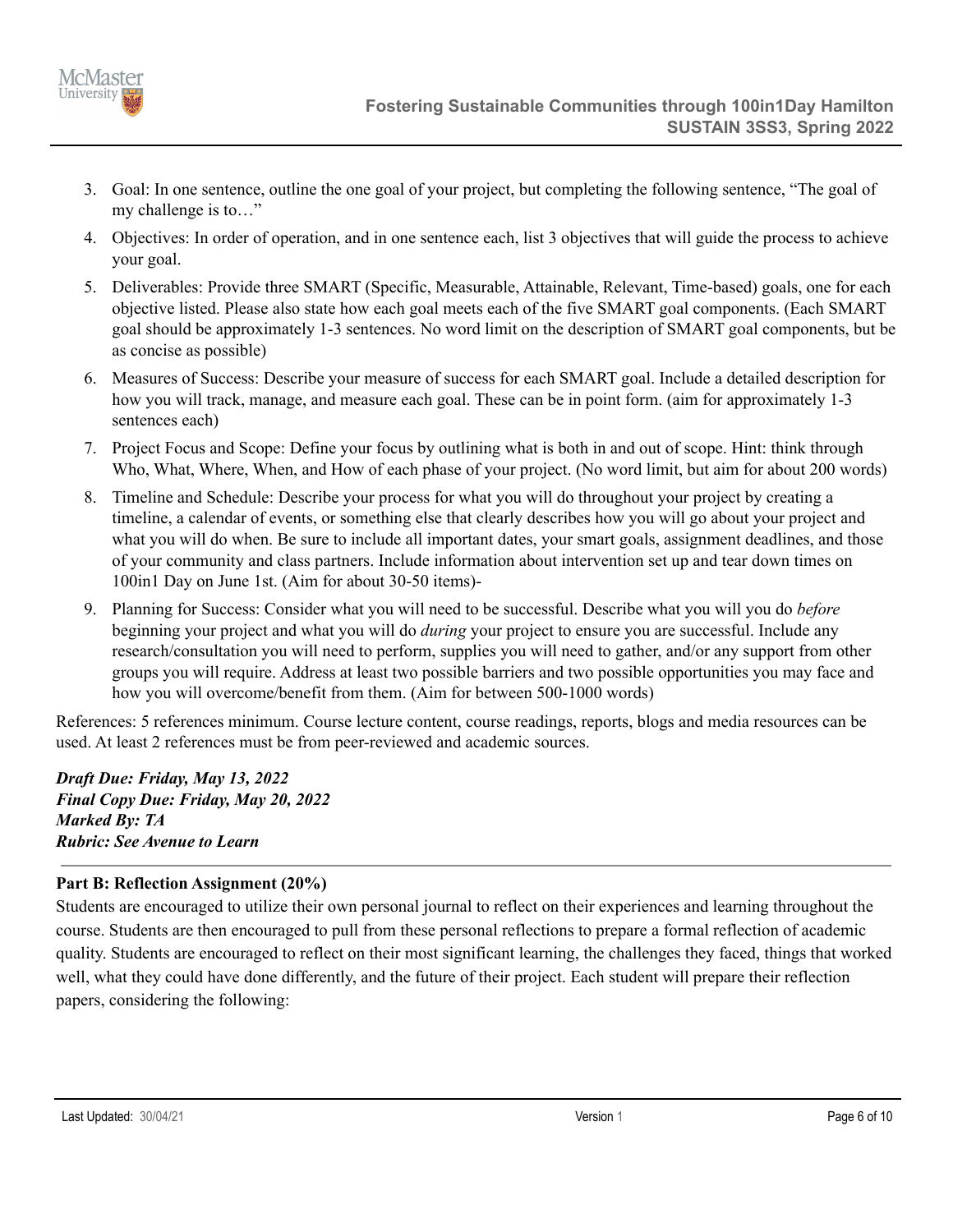

- 1. What has been your greatest learning during the course? This may be related to one of your learning goals, your project plan, or even something you did not expect to learn initially.
- 2. What contributed to your learning and how did it happen?
- 3. What aspects of the course (readings, lectures, workshops etc.) supported your experiential learning? How can your experiences be better understood in relation to the course material, and vice versa?
- 4. How will you extend your learning going forward?

References: A minimum of three sources. At least two must be from course readings. One may be from a lecture. Additional sources are encouraged, as appropriate.

*Due: Friday, June 10th, 2022 Word Limit: 2000 words max. Words beyond 2000 will not be considered. Marked By: TA Rubric: See Avenue to Learn*

## **Part C: Project Presentation (10%)**

Students will prepare a 10-minute presentation of their project. There will be time for one or two questions from the audience. The presentations can be in any format the students wishes, but must include photos of their intervention in action. The presentations will be evaluated by the Tutorial TA.

*Occuring During Class: Tuesday, June 14 or Thursday, June 16, 2022* Time Limit: 10 minutes max, plus 2 minutes for questions. Submit to the presentation dropbox before class. *Marked By: TA Rubric: See Avenue to Learn*

## **Part D: Infographic (15%)**

This should complement the presentation and provide a summary of where the intervention took place, what occurred as part of the intervention, who the intended audience was, and what the outcomes of the intervention were. Pictures of the intervention should be included and the infographic should be presented as a way to quickly engage people around urban interventions and their importance for community engagement and environmentally supportive behaviour change. The infographic will be accompanied by a report page for the ASP Annual Report and should include: Title, Overview, Objectives, Reporting and Collaborators headings.

*Due: Friday, June 17, 2022 Marked By: TA Rubric: See Avenue to Learn*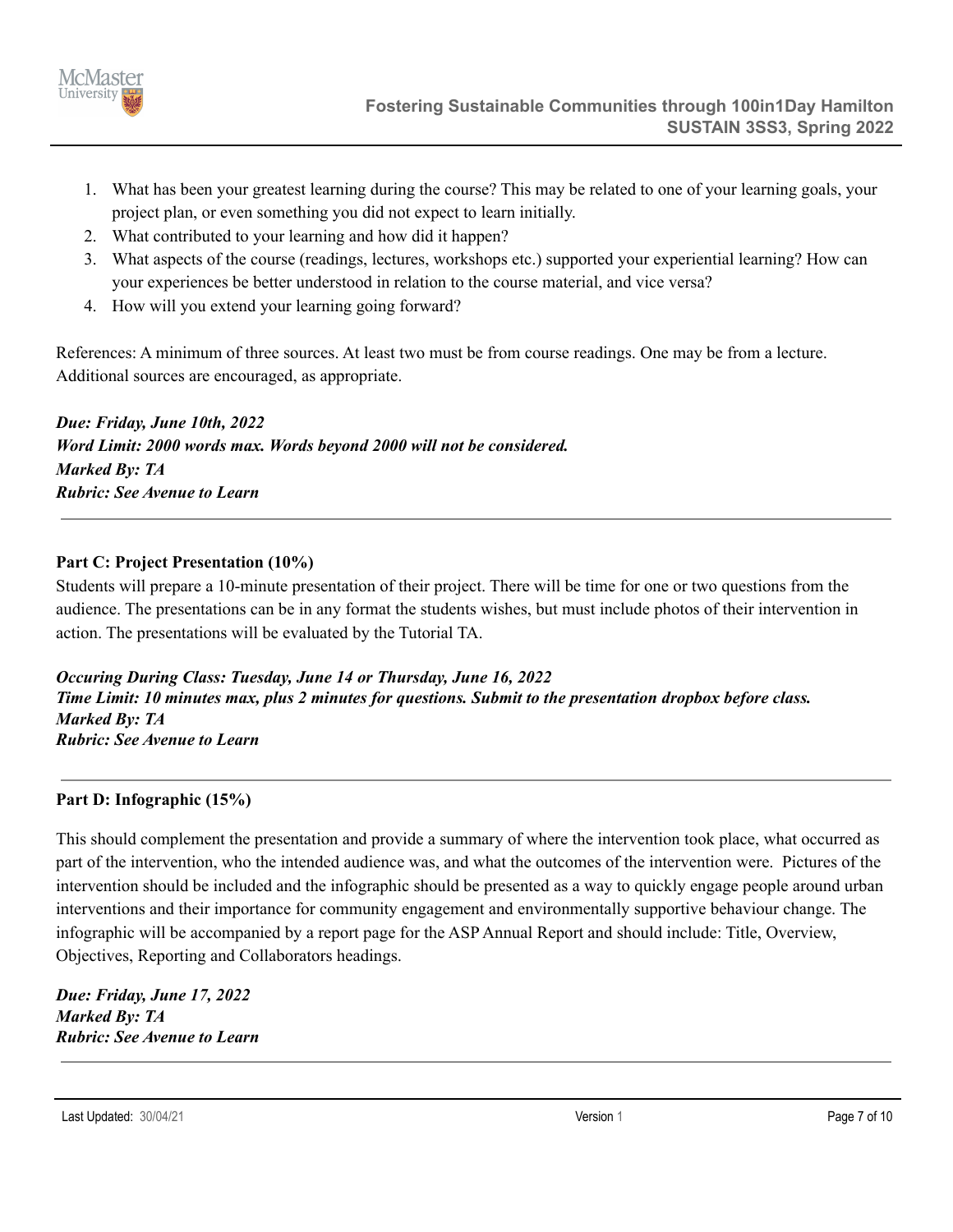

# **Part E: Resource and Scale Up Workshop (10%)**

Students will work in their urban intervention groups to design, prepare, and deliver a resource and scale up engagement workshop based on their urban intervention project. The students will apply principles of community engagement, make use of several engagement strategies, and employ inclusive group facilitation techniques.

This workshop will take place right after 100 in 1 Day in order to discuss the challenges in delivering the urban intervention, developing solutions to overcome challenges, forming a plan for scaling up the intervention and finding ways to ensure it has lasting change. The feedback from workshop participants will be used to inform final reporting on the urban intervention project.

References: The assignment must include the use of practices outlined in the Hamilton [Engagement](https://d3fpllf1m7bbt3.cloudfront.net/sites/default/files/media/browser/2018-08-13/public-engagement-policy-toolkit-v2.pdf) Committee Toolkit.

Groups: Assignment groups will be composed of the same groups as the urban interventions but may be combined with another group based on intervention themes. Groups will be created in the tutorial with the assistance from the tutorial TA.

*Occuring During Class: Tuesday, June 7 or Thursday, June 9, 2022 Marked By: TA Rubric: See Avenue to Learn*

### **2. Attendance, and Participation (30% Total)**

Preparation is key to success. Students are expected to attend each lecture and lab having completed all identified tasks, including homework assignments and readings. Attendance will be taken during each class and lab. This includes completing the urban intervention and assisting with event logistics.

## **"80 percent of life is showing up" - Woody Allen**

Remember, "showing up" is more than physically being present. Students are expected to meaningfully contribute during discussions and activities. Note that lectures and labs are designed to encourage participation through various means including one-on-one peer discussions, small group tasks, activities, and large class discussions. The TA and Course Instructor reserve the right to reduce participation marks when students are not paying attention in class, not participating and/or not doing work pertinent to the course.

### **Attendance and Participation Mark Breakdown**

- **Lecture Participation (5%):** Students can receive up to a maximum of 2 marks per lecture (1 for showing up on time and 1 for participation). Lectures will take place every Tuesday from 6:00pm to 9:00pm from May 4 to June 15, 2021.
- **Learning Lab Participation (5%):** Students can receive up to a maximum of 2 marks per learning lab (1 for showing up on time and 1 for participation). Learning Labs will take place every Thursday from 6:00pm to 9:00pm from May 6 to June 17, 2021.
- **Challenge others outside the class to participate (2%):** Students will receive 100% on this component if they challenge others outside of the class to participate and provide evidence of it in their Project Presentation.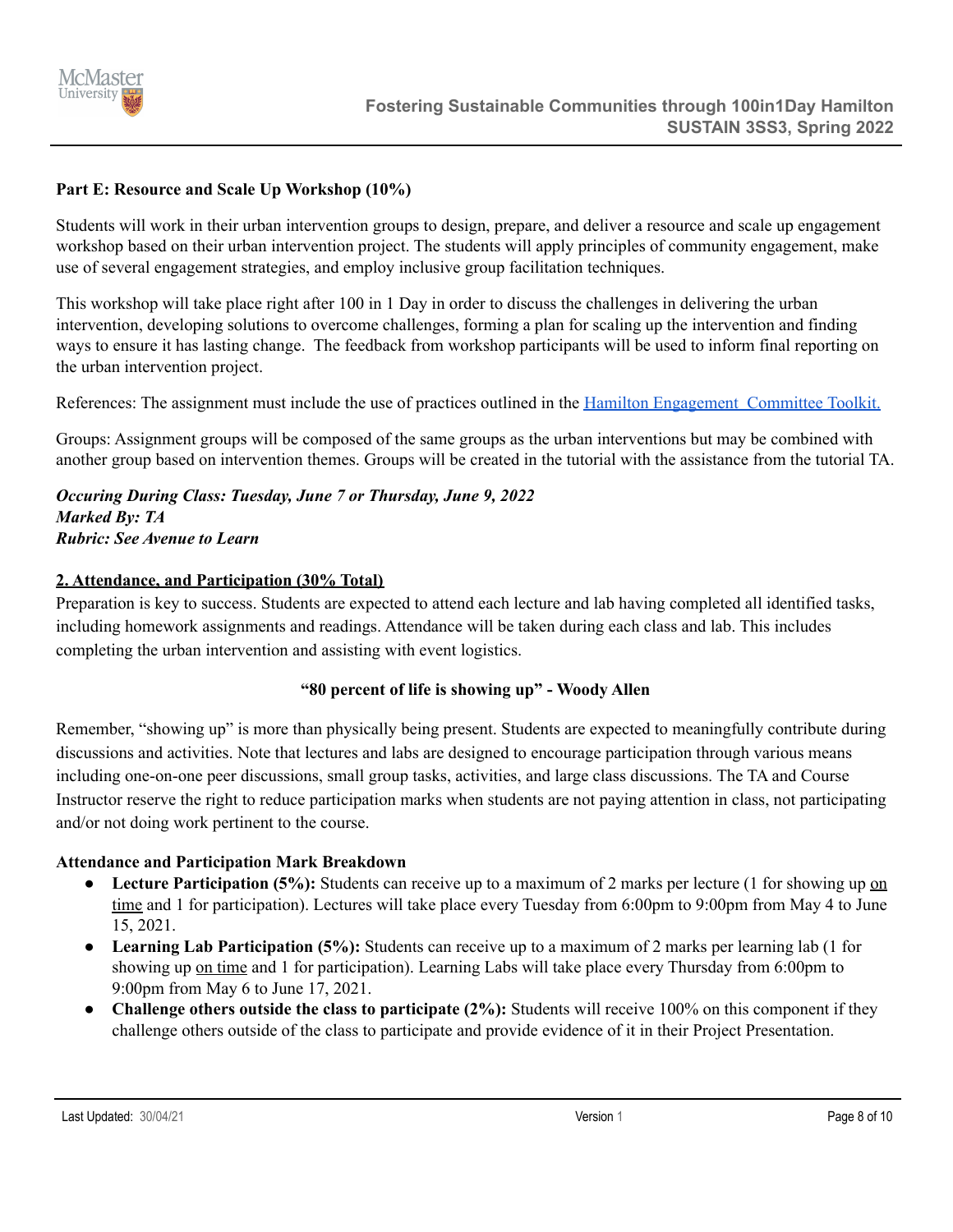

- **Discussion Posts (18%):** There will be discussion posts posted after lecture every week. Each discussion post is worth 3% of final grade. All discussion posts will be marked by the TA using the discussion post rubric (available on Avenue to Learn > Content > Rubric > Assignments).
	- Discussion 1 due: May 8, 2022
	- Discussion 2 due: May 15, 2022
	- Discussion 3 due: May 22, 2022
	- Discussion 4 due: May 29, 2022
	- Discussion 5 due: June 5, 2022
	- Discussion 6 due: June 12, 2022

# **POLICY STATEMENTS (Please read the following carefully)**

### **Academic Dishonesty**

You are expected to exhibit honesty and use ethical behaviour in all aspects of the learning process. Academic credentials you earn are rooted in principles of honesty and academic integrity. Academic dishonesty is to knowingly act or fail to act in a way that results in or could result in unearned academic credit or advantage. This behaviour can result in serious consequences, e.g. the grade of zero on an assignment, loss of credit with a notation on the transcript (notation reads: "Grade of F assigned for academic dishonesty"), and/or suspension or expulsion from the university. It is your responsibility to understand what constitutes academic dishonesty. For information on the various types of academic dishonesty please refer to the Academic Integrity Policy, located at

<https://secretariat.mcmaster.ca/app/uploads/Academic-Integrity-Policy-1-1.pdf>

The following illustrates only three forms of academic dishonesty:

- Plagiarism, e.g. the submission of work that is not one's own or for which other credit has been obtained.
- Improper collaboration in group work.
- Copying or using unauthorized aids in tests and examinations.

## **Inclusivity**

The Instructor, TA, and Senior Manager, Academic Sustainability Programs are committed to creating an equitable environment and encourage openness to multiple perspectives and points of view. Students with diverse learning styles and needs are welcome in this course. If you have a disability or health consideration that may require accommodations, please feel free to approach one of the instructors and/or Student Accessibility Services ([http://sas.mcmaster.ca/\)](http://sas.mcmaster.ca/) as soon as possible.

## **Avenue to Learn**

This course uses Avenue to Learn. Students should be aware that, when they access the electronic components of this course, private information such as first and last names, usernames for the McMaster email accounts, and program affiliation may become apparent to all other students in the same course. The available information is dependent on the